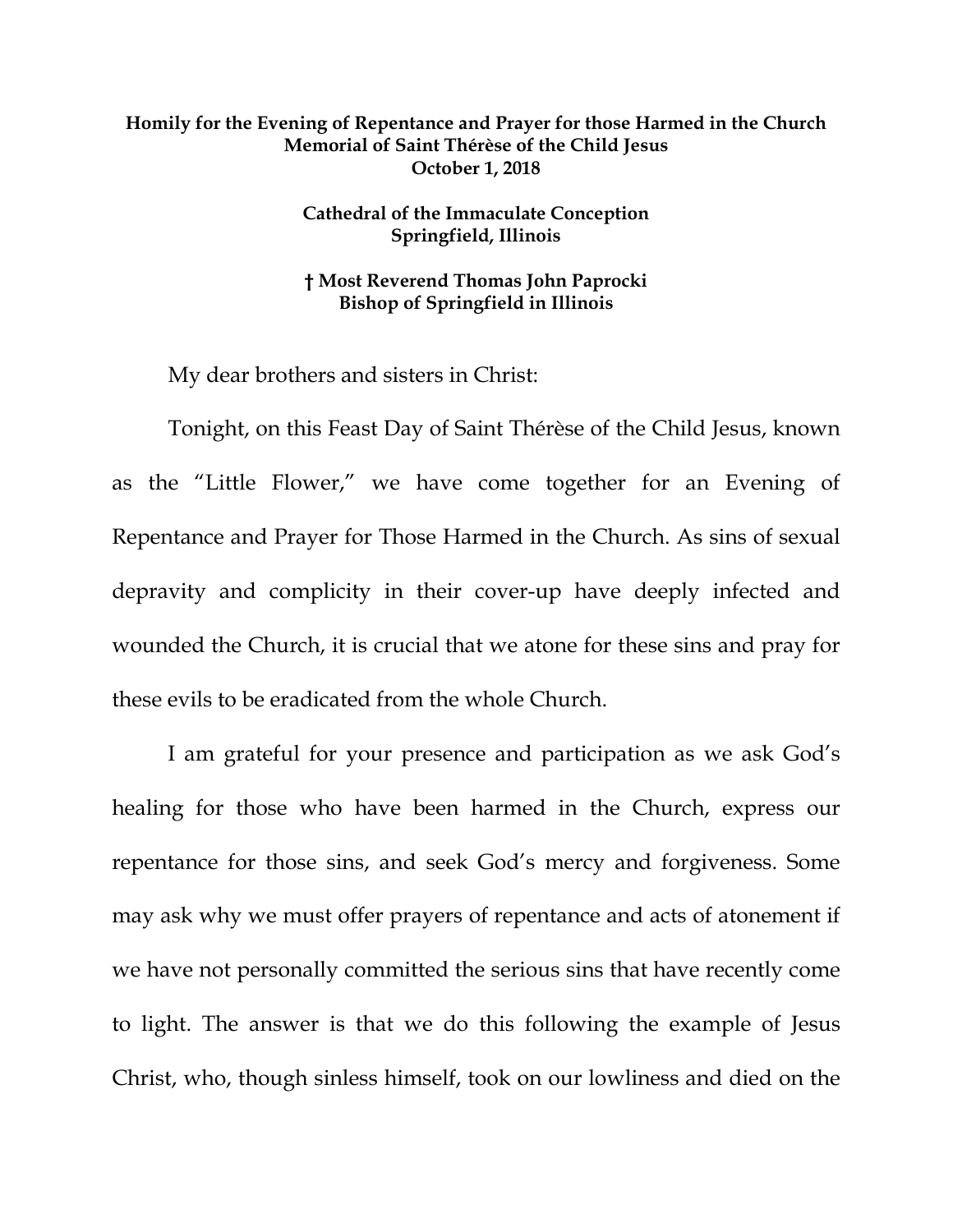cross for our salvation. All of us who are baptized enter into "a holy priesthood to offer spiritual sacrifices acceptable to God through Jesus Christ" (1 Peter 2:5), and thus are called to unite ourselves spiritually to the cross of Christ sharing in His suffering for the redemption of souls.[1](#page-5-0) This is especially true for those of us in the ministerial priesthood who "are chosen and consecrated by the sacrament of Holy Orders, by which the Holy Spirit enables them to act in the person of Christ the head, for the service of all the members of the Church. The ordained minister is, as it were, an 'icon' of Christ the priest."[2](#page-5-1)

The title chosen for our evening of repentance and prayer was given much thought and reflection. In calling this an "Evening of Repentance and Prayer for Those Harmed in the Church," the preposition "in" is important. People may be harmed IN the Church by her sinful and imperfect agents, but people are never harmed BY the Church, which is the holy means of our salvation.

Our late Holy Father, the great Pope Saint John Paul II, made this distinction succinctly in his 1994 Apostolic Letter, *Tertio Millennio Adveniente* ("As the Third Millennium Approaches"), in which he wrote: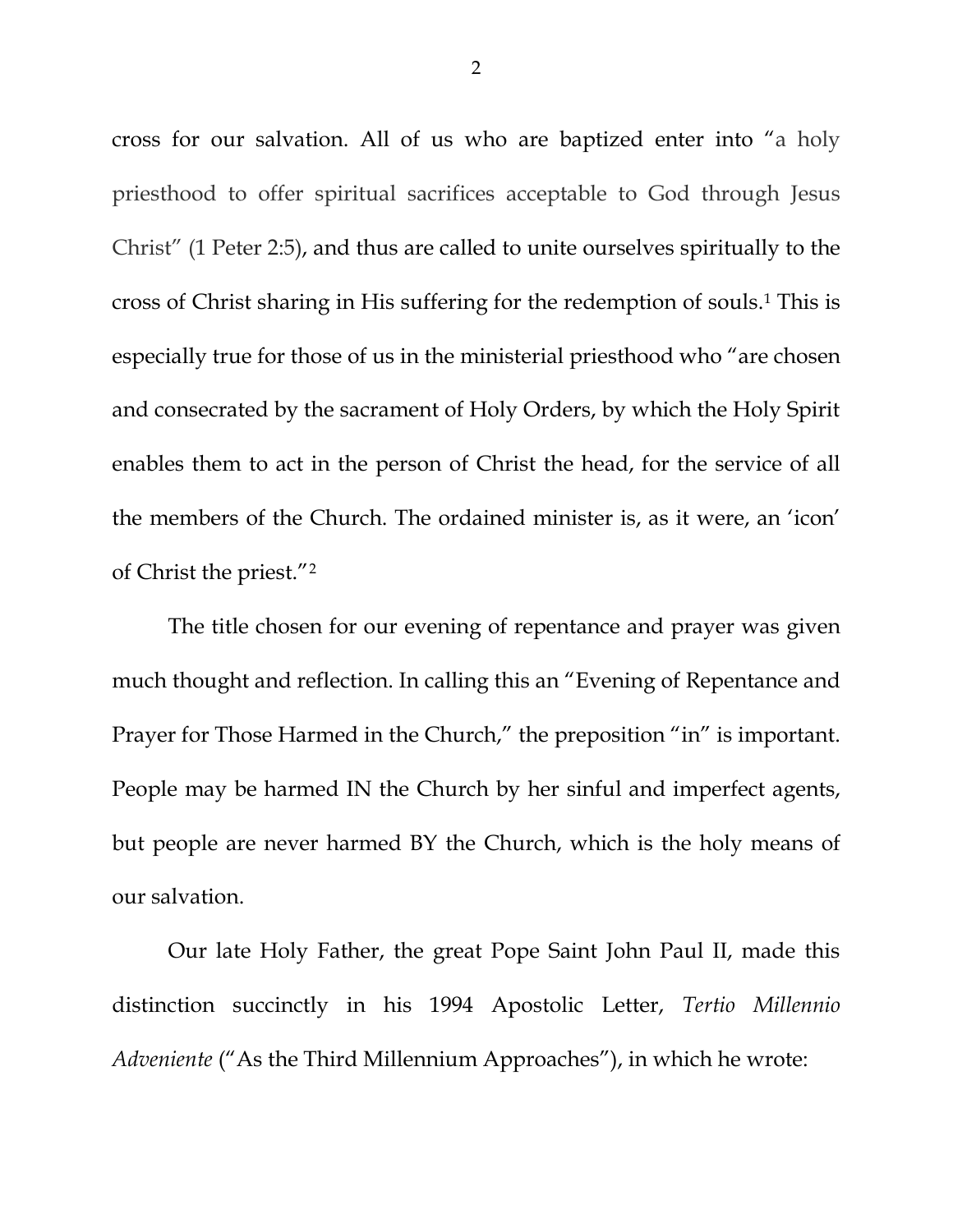[I]t is appropriate that, as the second millennium of Christianity draws to a close, the Church should become ever more conscious of the sinfulness of her children, recalling all those times in history when they departed from the spirit of Christ and the Gospel and, instead of offering to the world the witness of a life inspired by the values of faith, indulged ways of thinking and acting that were truly *forms of counter-witness and scandal*. Although she is holy because of her incorporation into Christ, the Church does not tire of doing penance. Before God and man, she always *acknowledges as her own her sinful sons and daughters*[.3](#page-5-2)

In making this distinction, Pope Saint John Paul II helped us to understand that we are asking forgiveness for the sons and daughters of the Church, not for the Church *per se*, for she is the holy bride of Christ. As then-Cardinal Joseph Ratzinger explained as President of the International Theological Commission in their 1999 report, "Memory and Reconciliation: The Church and the Faults of the Past," the "request for pardon must not be understood as an expression of false humility or a denial of her 2,000 year history, which is certainly rich in merit in the areas of charity, culture and holiness. Instead, she responds to a necessary requirement of the truth,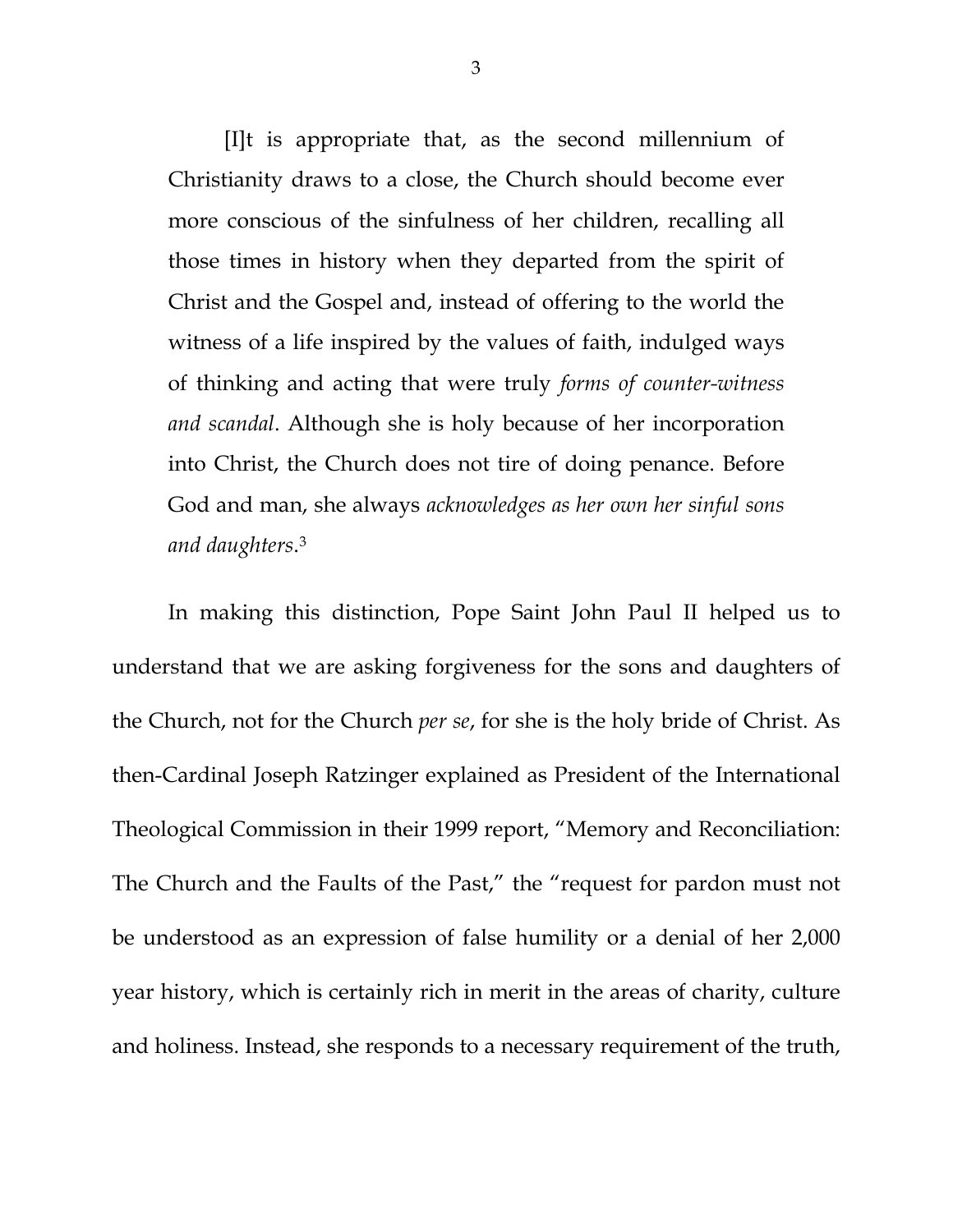which, in addition to the positive aspects, recognizes the human limitations and weaknesses of the various generations of Christ's disciples."[4](#page-5-3)

This was the heart of Pope Saint John Paul II's plans for the Great Jubilee of 2000: that the Church cleanse its historical conscience at the end of the second millennium, in preparation for a new springtime of evangelization in the third. Similarly, having made the commitment as a diocese to the discipleship and stewardship way of life at our Fourth Diocesan Synod last year, it is my prayerful hope that we can have a new springtime of evangelization in the Diocese of Springfield in Illinois, but in preparation for this we must cleanse our historical conscience.

Our prayer service tonight for this purification of conscience is modeled along the lines of Pope Saint John Paul II's "Day of Pardon" held on the First Sunday of Lent, March 12, 2000, as part of the observation of the Great Jubilee of the new millennium.[5](#page-5-4) We began as he did, vested in penitential purple, asking for forgiveness and seeking the grace to forgive. We have listened to the words of Sacred Scripture, in which we heard the message of the prophet Malachi speaking of God's justice and purification, as well as God's promise that He will return to those who return to Him.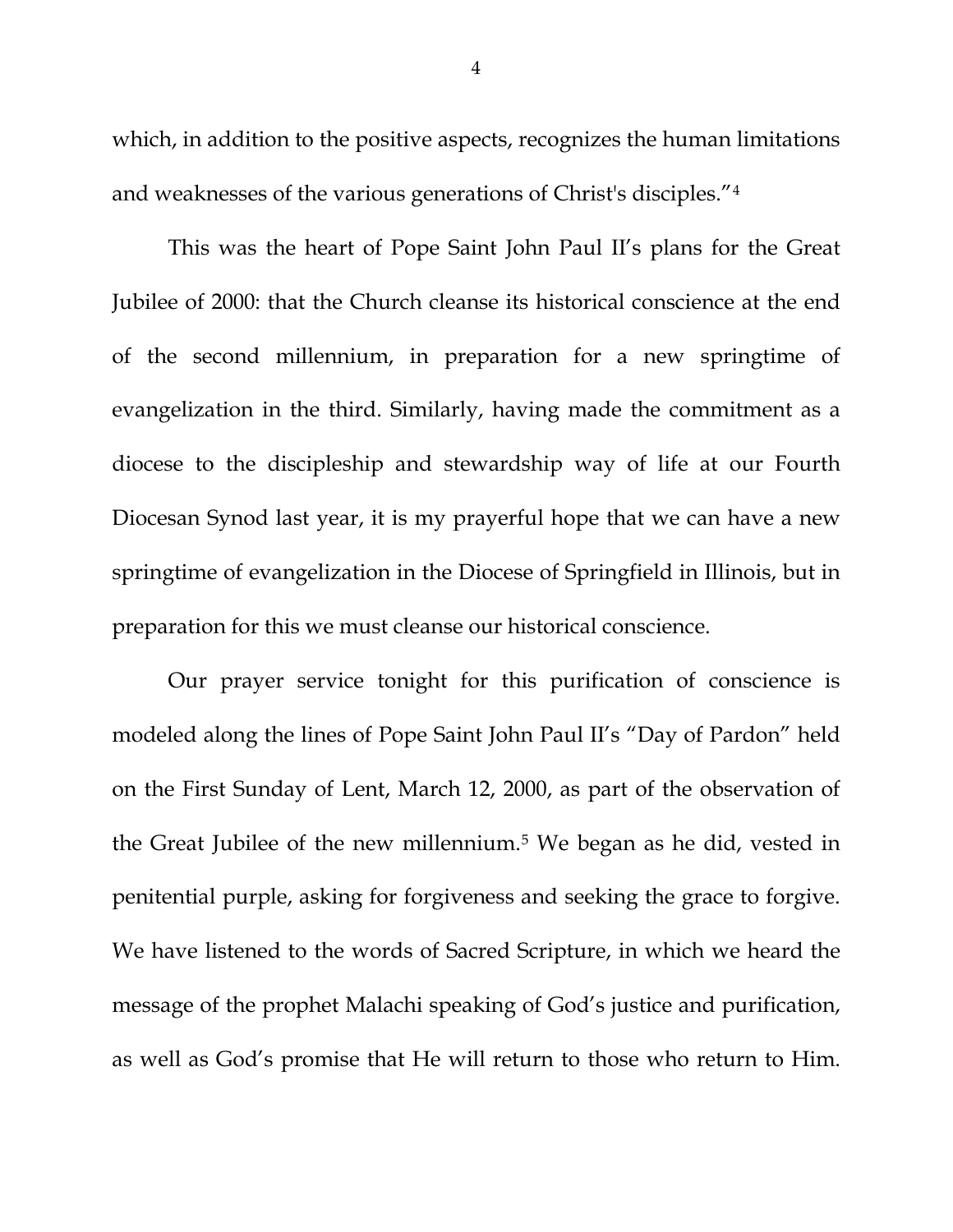We have pleaded in the Responsorial Psalm, "Lord, come and save us." We have heard the words of Jesus in St. Luke's Gospel tell us that "there will be more joy in heaven over one sinner who repents than over ninety-nine righteous people who have no need of repentance." The general intercessions will take the form of seven confessions of sin and requests for God's pardon. After each of these seven petitions, one of the seven candles on the altar will be lit. As we pray for God's forgiveness for these sins, we will chant the *Kyrie Eleison* [Lord have mercy]. Before the final blessing, we will pray the Lord's Prayer, asking our Father to "forgive us our trespasses as we forgive those who trespass against us."

I see this evening of repentance and prayer as a way for us as a community of faith to express our repentance and seek God's pardon for the sins of the past, that His grace may bring us healing for the faith to flourish in the future. Pope Saint John Paul II said that "the Church does not tire of doing penance" because penance is something that we do as a community of faith, asking pardon for each other's sins. As Saint Paul wrote, if one part of the body suffers, "all the parts suffer with it; if one part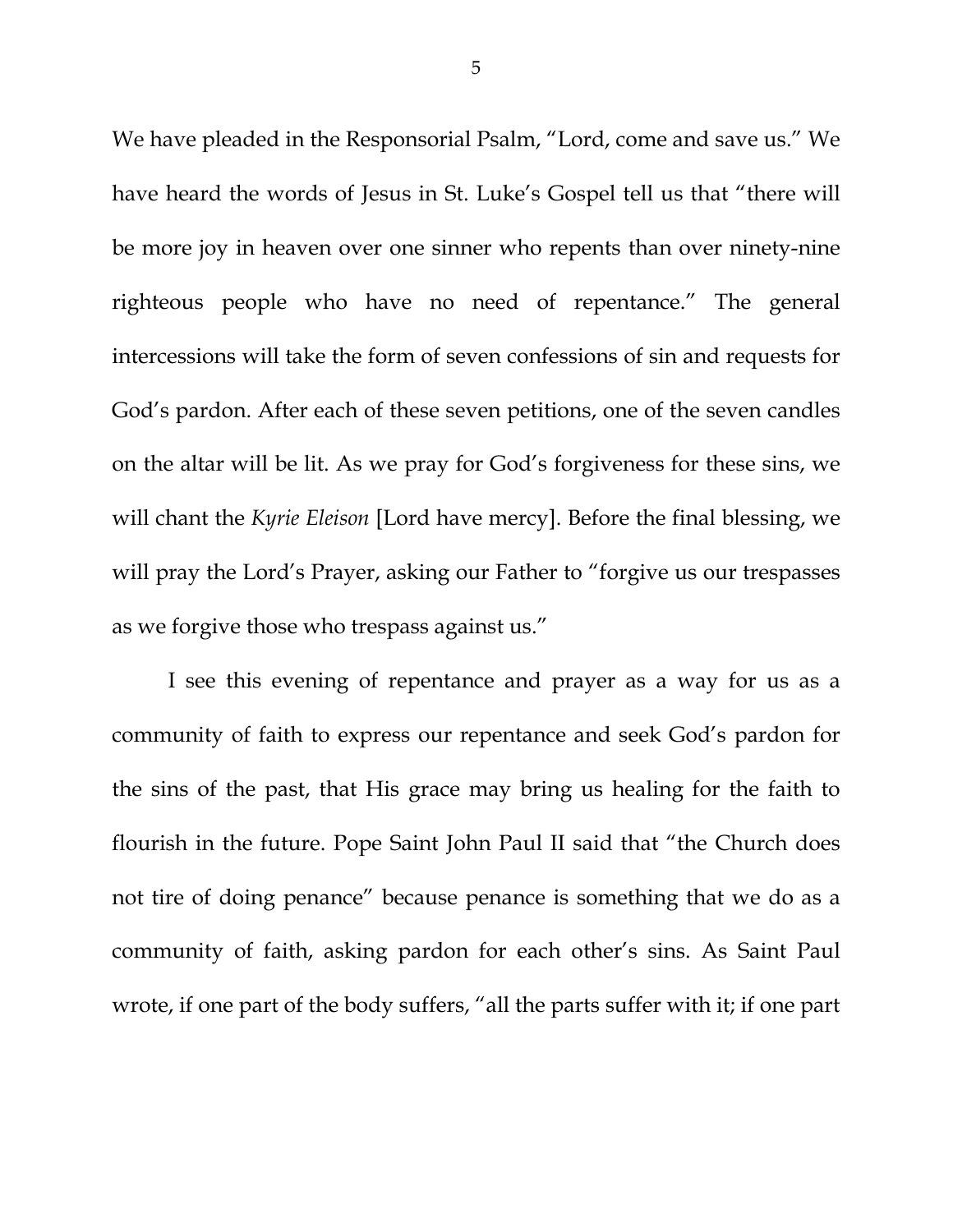is honored, all the parts share its joy" (1 *Corinthians* 12:26). So we do penance for the sins of others as well as ourselves, that all may be healed.

I am not the first Bishop of Springfield to express such repentance and prayer for pardon. In his Pastoral Letter on Reconciliation, issued February 10, 2008, the Most Reverend George J. Lucas, now Archbishop of Omaha, wrote, "I want to ask forgiveness for the offenses caused by any representatives of the Church, and I want to call all members of our diocese to a renewed effort at reconciliation in our families, our parishes and our communities."[6](#page-5-5)

<span id="page-5-6"></span><span id="page-5-5"></span><span id="page-5-4"></span><span id="page-5-3"></span><span id="page-5-2"></span><span id="page-5-1"></span><span id="page-5-0"></span>It is in that same spirit that I express repentance for the sins of the members of the Church, in particular the clergy — bishops, priests and deacons — who have harmed others. Sometimes these harms were evil in themselves, such as stealing church funds or sexually abusing minors, as well as committing other sins of unchastity. At other times, the harms may have been caused by negligence in not properly supervising the clergy or other church personnel, by not removing them promptly enough when they had caused harm to others, or by covering up their wrongdoing.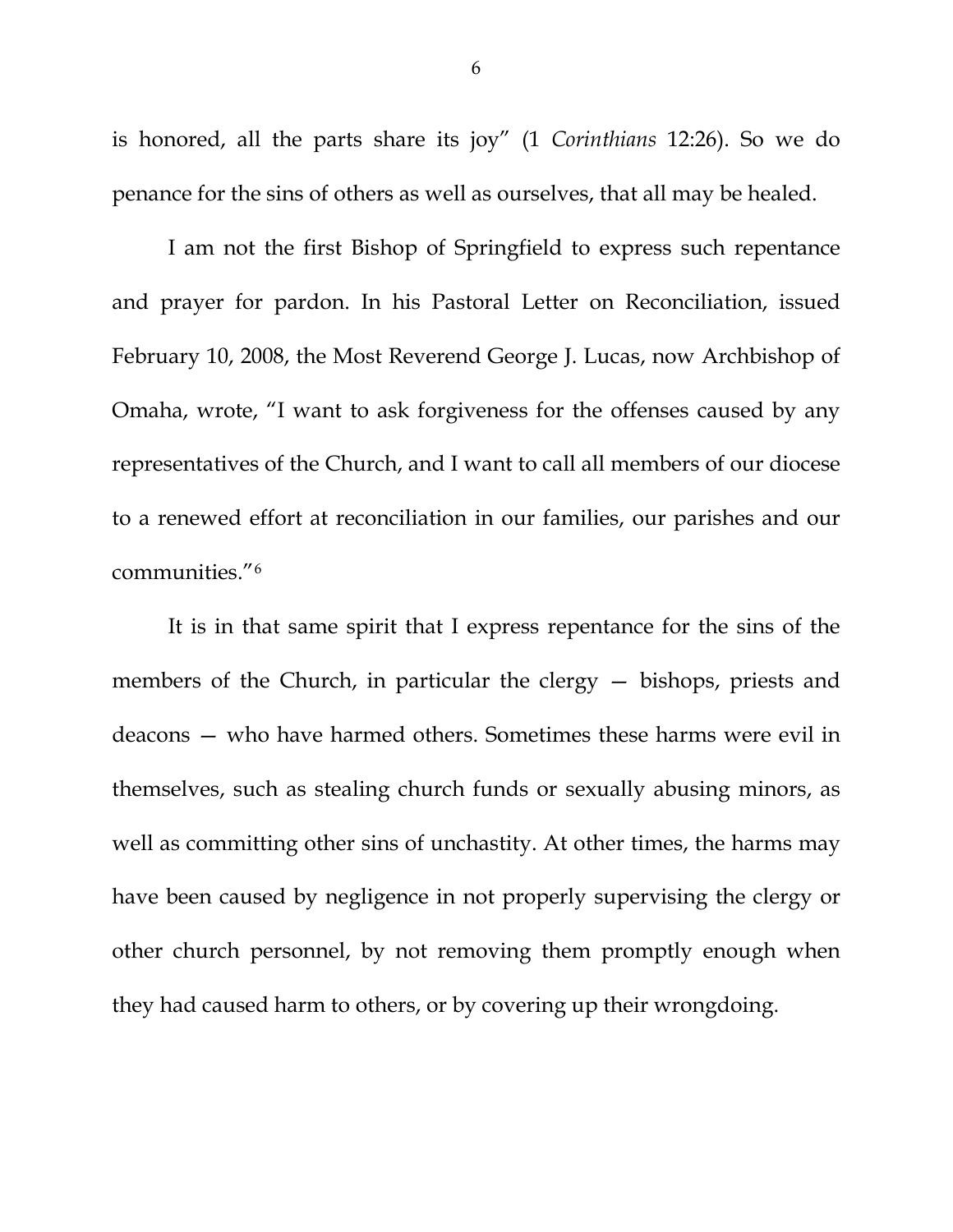Therefore, we pray for all those who have been harmed, that with God's grace they may be able to forgive, since it is through forgiveness of those who have harmed them that they will begin to experience God's healing and come to a place of peace in their relationships with God and with others. We pray for those who have perpetrated harm and have sinned against others, that they may recognize how they have hurt God, their victims and others who have been offended by their actions, and that God may administer justice tempered by His Divine mercy. We join our prayers of repentance with those of our Holy Father, Pope Francis, who said during his recent trip to Ireland, "I beg the Lord's forgiveness for these sins and for the scandal and betrayal felt by so many others in God's family."[7](#page-5-6)

The fact that there are always offenses to be forgiven and amends to be made and accepted should not give rise to despair. Rather, the ongoing work of reconciliation in the Church takes its hope from the truth of our faith that our sins are forgiven and salvation is accomplished through Jesus' death on the cross and His rising to new life.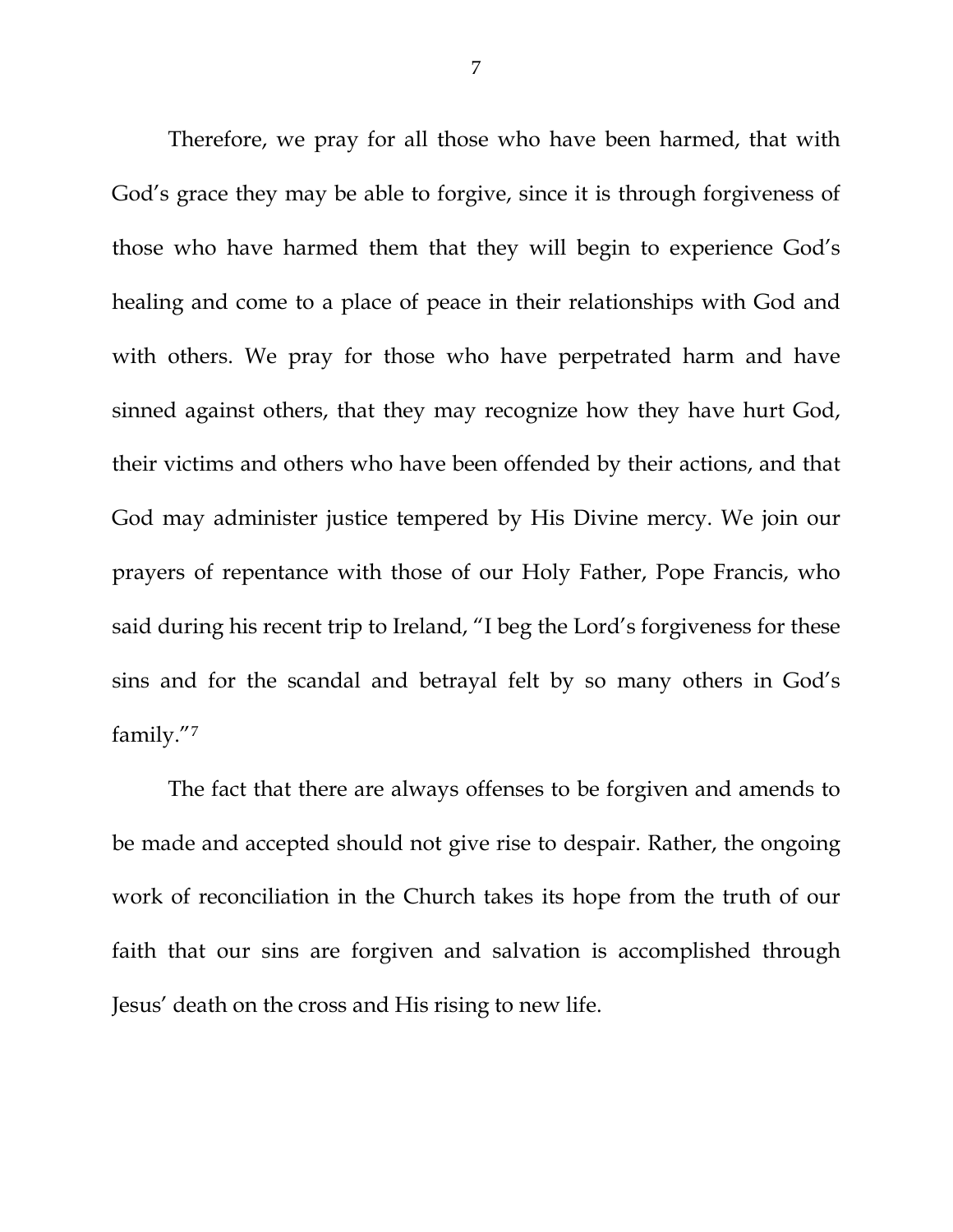We offer our evening of repentance and prayer on this Feast of Saint Thérèse of the Child Jesus, virgin and doctor of the Church. The "Little Flower," as she was known, was a contemplative nun who urged everyone to follow "the little way," by which she wished to express her understanding of being a disciple of Jesus Christ, of seeking holiness of life in the ordinary and the everyday things of life. St. Thérèse based her "little way" on two fundamental convictions: 1) God shows love by mercy and forgiveness, and 2) she could not be perfect in following the Lord, so she would go to God as a child approaches a parent with open arms and a profound trust. We have a stained-glass window of the Little Flower on the south wall and a shrine in her honor on the north wall of our Cathedral as a visual reminder for us to follow this "little way" of showing our love for God and neighbor.

It is my fervent hope and prayer that, having repented our sins and being purified by God's pardon, we in the Diocese of Springfield in Illinois will experience a rebirth of faith in Christ; a deepening of commitment to live as a follower of Jesus in full communion with His one, holy, Catholic and apostolic Church; an openness to hearing God's unique call for each